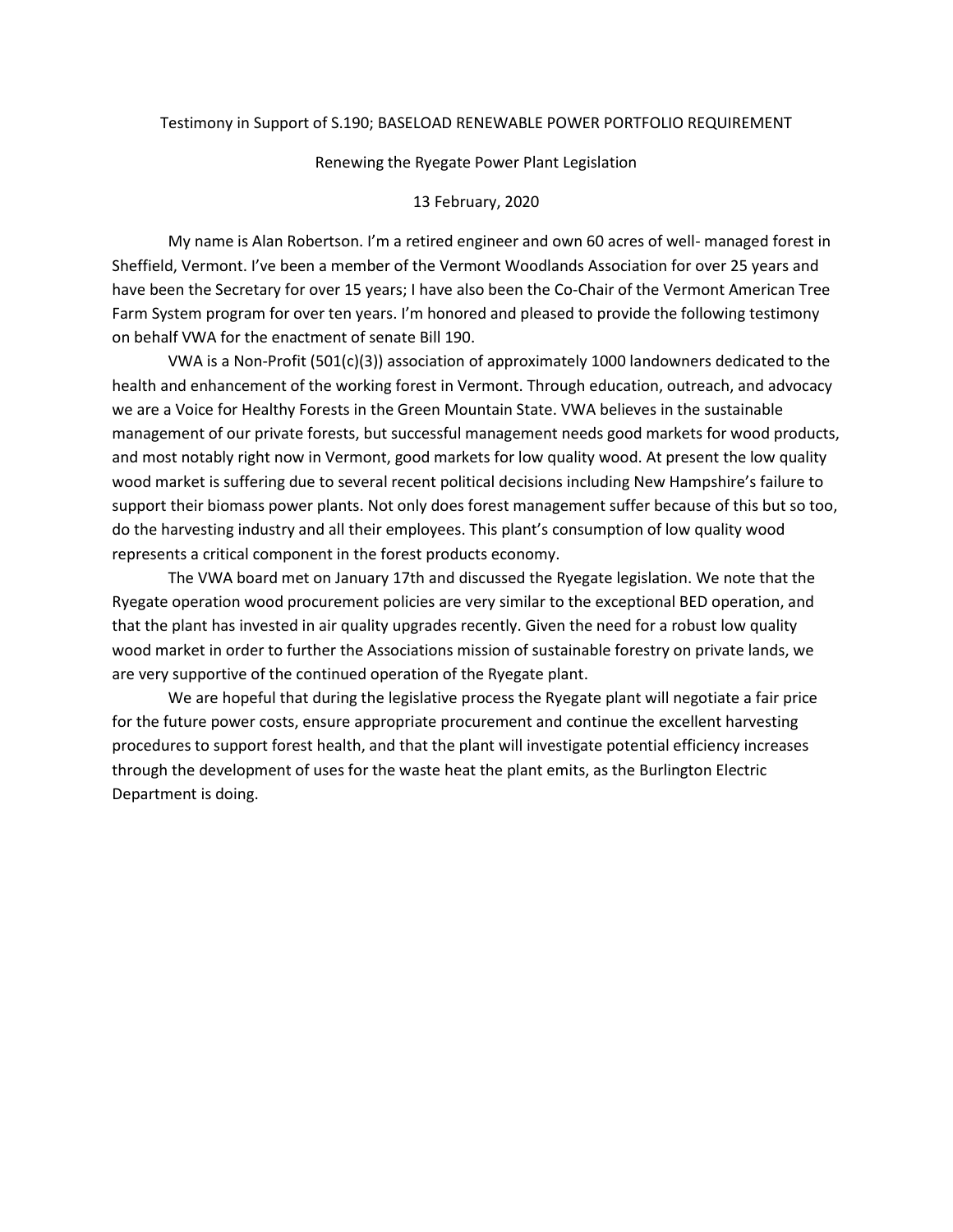# Testimony in Support of S. 1 Baseload Renewable Power Portfolio Requirement As passed by the Senate Renewing the Ryegate Power Plant legislation March 2021

My name is Alan Robertson. I'm a retired professional engineer and own and have managed 60 acres of forest in Sheffield, Vermont for over 35 years. I've been a member of the Vermont Woodlands Association for over 35 years and have been the Secretary for over 15 years; I have also been the Co-Chair of the Vermont American Tree Farm System program for over ten years. I'm honored and pleased to provide the following testimony on behalf of the **Vermont Woodlands Association** (VWA) for the enactment of senate Bill 1. (I have previously testified in favor of both this bill and previous bills for this facility earlier this year and on 13 February 2020.)

VWA is a Non-Profit (501(c) (3)) association of approximately 1000 landowners dedicated to the health and enhancement of the working forest in Vermont. Through education, outreach, and advocacy we are a Voice for Healthy Forests in the Green Mountain State. VWA believes in the sustainable management of our private forests, but successful management needs good markets for wood products, and most notably right now in Vermont, good markets for low quality wood. At present the low quality wood market is suffering due to past political decisions including New Hampshire's failure to support their biomass power plants, and for the past year, the fallout from the Covid 19 virus. Not only does forest management suffer because of this but so, too, do the harvesting industry and all their employees. **This plant's consumption of low quality wood represents a critical component in the forest products economy.**

The VWA board has discussed and reviewed the Ryegate legislation several times since 2020. We note that the Ryegate operation wood procurement policies are very similar to the exceptional Burlington Electric Department operation, and that the plant has invested in air quality upgrades. We also understand the management is seriously exploring ways to utilize the waste heat product generated by the plant- a very worthy goal. Given the need for a robust low quality wood market in order to further the Associations mission of sustainable forestry on private lands, **we are very supportive of the continued operation of the Ryegate plant.**

To emphasize the need for the Ryegate plant I would like to add the following additional comments:

• I had a small logging job (approx. 1 acre) done in July 2020 on one of my S-F stands severely damaged by a wind event on 29 May 2020. It was a very small harvest but the logger did develop a couple of truckloads of hardwood pulp, even after leaving a lot of coarse woody debris. The market was so glutted with low quality wood- because of the lack of markets- that one load ended up piled on the property- in the way of the planting I want to accomplish. I was eventually able to have my site contractor haul it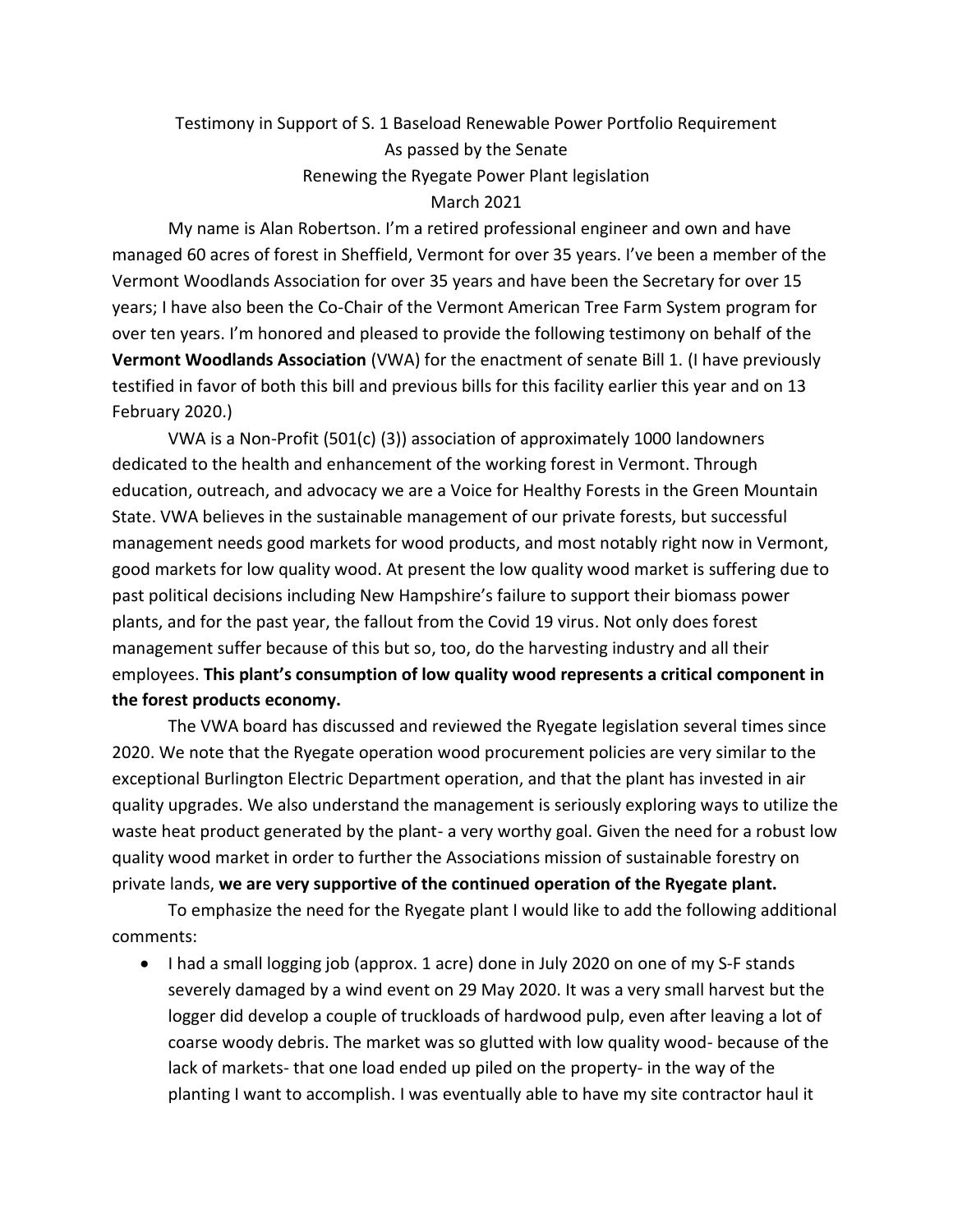away for firewood. This illustrates both the amount of legitimate low quality wood out in our forests as well as what careful landowners are experiencing in their efforts to perform well-managed sustainable silvicultural prescriptions.

- The renewable energy program in Vermont has been an exceptional success with such facilities as BED, Ryegate, and the school heating program. But it clearly can grow as the availability of low quality wood from carefully managed forests, even with the introduction of upcoming carbon sequestration programs, is still not remotely fully utilized. I note that one of the questions asked repeatedly by legislators is, aren't there other markets/ways to deal with the low quality wood? The answer is yes there are, theoretically, other technical/market solutions including more efficient combined heat and power plants (CHP-type facilities, which we included in past testimony and recognized in the present legislation), Biochar production facilities, an enhanced school and municipal heating program, a robust pellet industry, and possibly other technologies. But all of those facilities require a state environment receptive to such siting and construction and that is a very difficult process in Vermont due, in no small part, to the permitting environment. **That leaves Ryegate and BED as the only serious facilities to handle low quality wood at present.**
- Most of what gets hauled out of the woods by the forest products industry is low value wood. But by doing this the remaining forest is of better quality and primed for future higher quality stems. If this wood isn't removed the labor and equipment needed to do logging and trucking can't economically survive simply in the sustainable harvest the higher quality stems. The result is the loss of the logging industry- jobs and equipmentand eventually the loss of the entire forest products industry.

Thank you for allowing us the opportunity to provide this testimony; if you have any questions or need any further information please feel free to contact me,

-AMR-Al Robertson, PE (ret) Vermont Tree Farm Committee Secretary, Vermont Woodlands Association 802.626.3590 [pfalz@kingcon.com](mailto:pfalz@kingcon.com)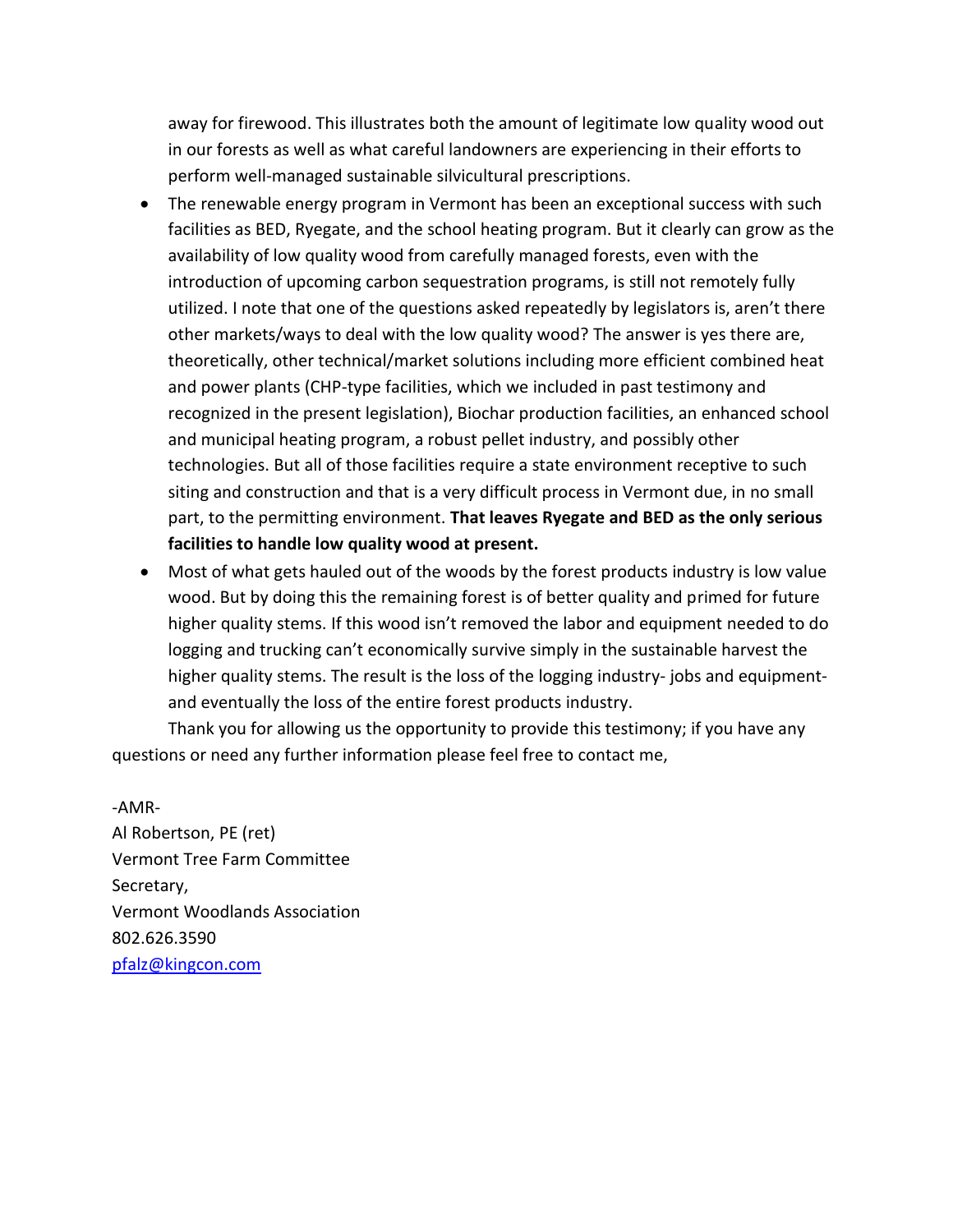FROM: Markus Bradley TO: Jess Vintinner, Agency of Commerce and Community Development RE: Ryegate Report Public Meeting, Public Comment

The backstory on the wood industry is one of near constant losses of mills over the past three decades. Sawmills, paper mills, and biomass facilities have all closed in the northeast recently. When I graduated from forestry school over 25 years ago, there were over 15 paper mills in the State of Maine alone. Today there are 6-7 remaining. Many of my colleagues have been around longer and have seen even more declines than what I can remember.

Since the explosion and closure of the paper mill in Jay, Maine (Verso) in 2019, we have had no softwood pulpwood market in the Connecticut River Valley. The Ryegate power plant represents the very last option for the crooked, rotten, and non-sawlog portions of trees in this area. When one understands the backstory of the wood industry, the near constant closing of mills and other facilities, and the economic upheaval and hardships that people have endured, you understand why folks are fighting for this plant. I agree with some of the points regarding inefficiencies and the need for significant improvements.

I believe members of the logging and forestry community are largely misunderstood. We care about the land and what we do, we think about the future, and we choose to do this with our lives. It is similar to hunters being some of the best and most outspoken conservationists.

I view forest health differently than some. I actually agree that human intervention is not needed. In fact, I would be happy to argue that the forest would be better if humans had never come along in the first place. Every person is like a PAC-MAN machine, gobbling up natural resources. It is us that need the forest and the products, not the other way around. Provided there are humans here, and we continue to use wood products, there needs to be logging. I believe it will ALWAYS work best when we are thoughtful and intentional about the amount of logging we do, and the resulting environmental impacts.

A good number of the critics of the plant last night clearly live in wood houses. Some even admit that they use wood heat. I think we are at a critical crossroad in our environmental ethic and understanding. I do not think Americans have ever had a poorer understanding of what it means to produce basic commodities like wood, electricity, food, etc. I think we have to be very careful about promoting policies that can have really terrible impacts in other places of the world and increase the chances of additional externalities of global trade. I think globalization misses the boat on a lot of topics and there is nothing wrong with a country, community, or state deciding we want an agricultural based economy. Importing forest products from outside this region and country has caused SIGNIFICANT, IRREVERSIBLE, and ONGOING ecological damage through the introduction of non-native insects, diseases, and other damaging agents, all while SUPPORTING ECONOMIES OTHER THAN OUR OWN. When we reduce our ability to locally produce the products we are using and consuming every day, without changing our use and consumption, we are certain to cause more ecological damage through irresponsible forestry practices in other parts of the world, the carbon footprint of shipping wood products overseas, and the inevitable introduction of more damaging agents that our native forests and other ecosystems have not evolved to deal with. For those who are not familiar with some of these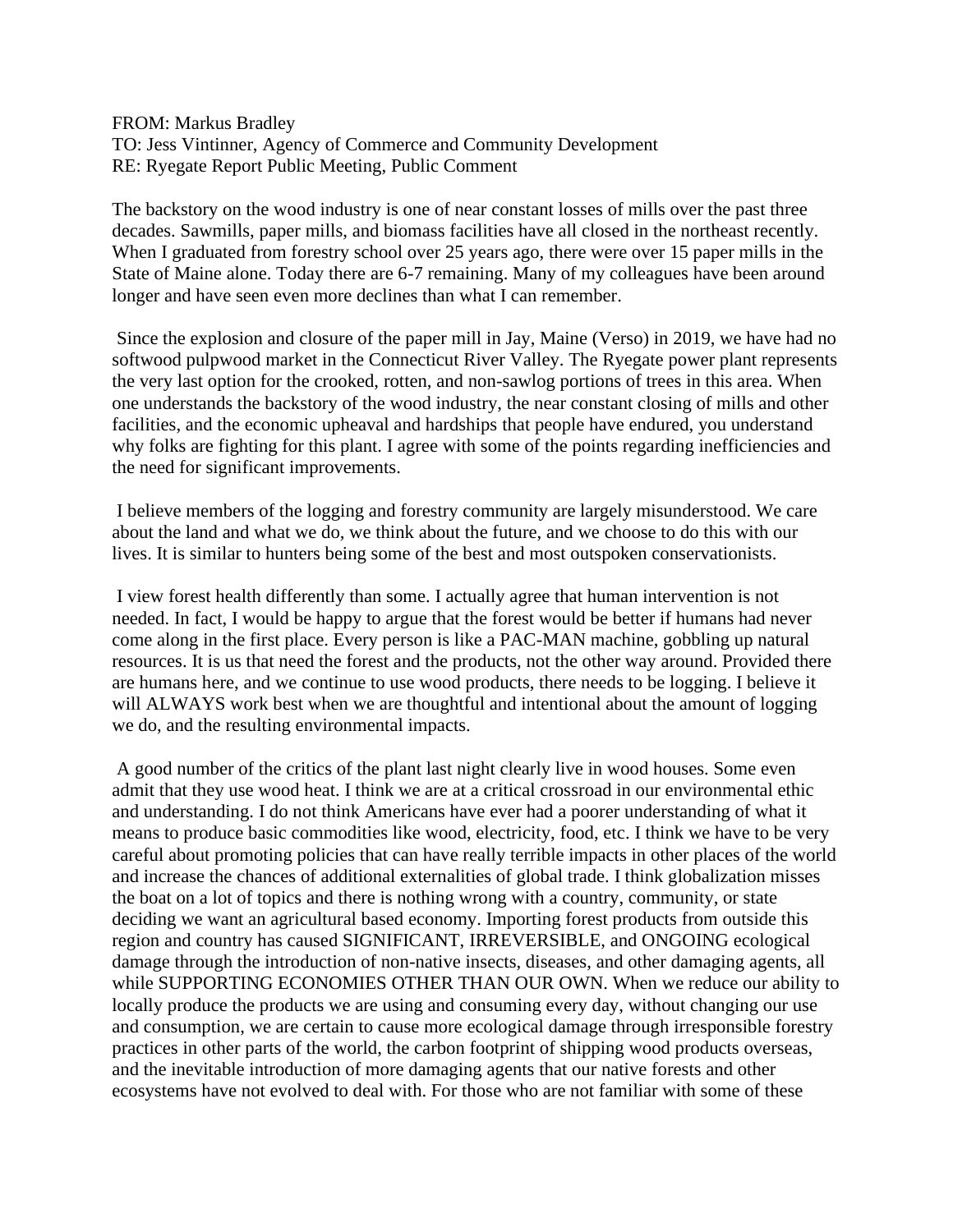issues, I would encourage you to learn about Chestnut blight, Dutch elm disease, beech bark disease, emerald ash borer, Asian longhorned beetle, and white pine blister rust, as a start.

In regards to the Ryegate plant, perhaps it will need to close at some point, but right now the people in the position to do so should be given every opportunity to improve the power plant itself. If it must close, we truly need to develop an alternative to consume a similar amount of crooked, rotten, and non-sawlog type wood. This is crucial if we are going to manage our forests in a way that produces the wood products that we need and use every day. If we can agree that it is better to produce wood in our backyards rather than in Siberia or Indonesia, then I think we should strive to have a healthy forest products industry. I believe the more honest each of us can be about our own consumption and impacts, the better off we will be.

Respectfully,

Markus Bradley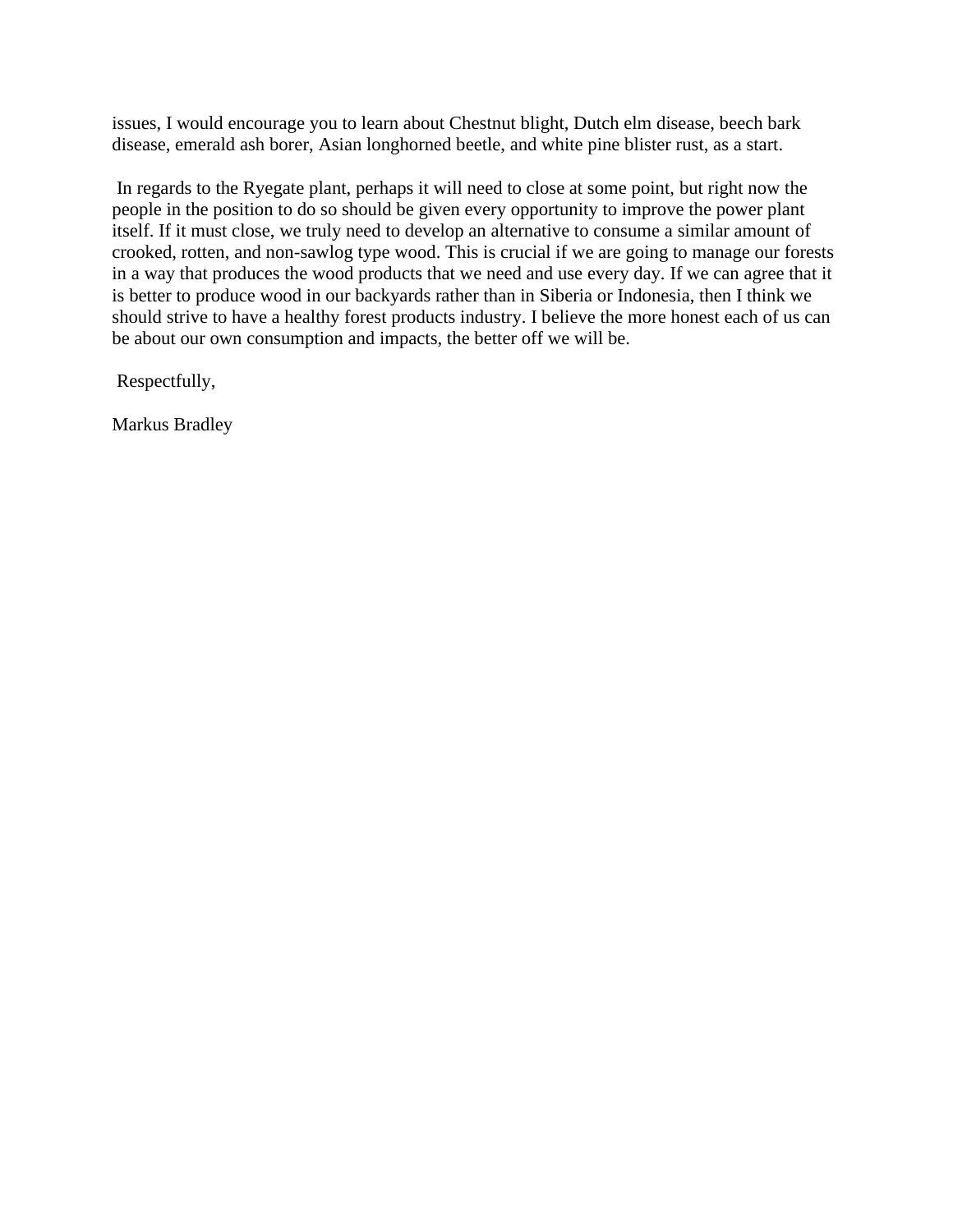



Todd H. Waldron Ruffed Grouse Society Northeast Forest Conservation Director

Secretary Lindsay Kurrle Agency of Commerce & Community Development One National Life Drive Deane C. Davis Building, 6<sup>th</sup> Floor Montpelier, VT 05602-0501

## **February 17, 2022**

## **RE: Economic Opportunity and Mitigation for Ryegate Plant Meeting & Discussion**

To Secretary Kurrle,

Established in 1961, the Ruffed Grouse Society (RGS) is North America's foremost conservation organization dedicated to creating healthy forests, abundant wildlife and promoting a conservation ethic. Together with the American Woodcock Society (established in 2014), RGS & AWS work with landowners and government agencies to develop critical wildlife habitat utilizing scientific management practices.

We have noted the Agency of Commerce and Community Development's meeting scheduled on February 17, 2022, to discuss the economic importance of the Ryegate Power Station (RPS) and would like to share the following comments:

RPS operations provide important support for Vermont's forest products industry, which in turn supports creation of critical wildlife habitat. Numerous wildlife species that require early successional (young tree and shrub) habitats are declining and identified in Vermont's Wildlife Action Plan as Species of Greatest Conservation Need, including ruffed grouse, American woodcock, golden-winged warbler, and New England cottontail. The Wildlife Action Plan identifies the decline of young forests as a threat to conserving the state's biodiversity and indicates conservation cannot depend upon natural disturbance events alone to create these habitats. RPS consumes 250,000 tons of biomass per year, which equates to harvest that produces approximately 4,000 to 8,000 acres of young forest habitat on an annual basis. This consistent harvest provides an important baseline level of sustainably created habitat to maintain ecological function of Vermont's forest lands.

Wood chips represent a small portion of the overall value of Vermont's timber harvest, with more than 90% of the value provided by sawlogs. The \$7 million annual expenditure by RPS to acquire wood chips for this biomass does, however, essentially subsidize other forest products, keeping the forestry operations that provide timber for other wood products financially viable.

Wood chip consumption is occurring at a rate compatible with forest sustainability in Vermont. A forester on staff at the RPS plant manages to the Vermont Harvesting Regulations and coordinates with the Vermont Department of Fish and Wildlife on logging activities that supply the facility with wood chips. The 2018 Vermont Wood Fuel Supply Study concluded that the net available low-grade wood in the forest available for wood energy was 5%

Ruffed Grouse Society & American Woodcock Society 451 McCormick Road, Coraopolis, PA 15108 (412) 262-4044 -- Toll Free (888) 564-6747 RuffedGrouseSociety.org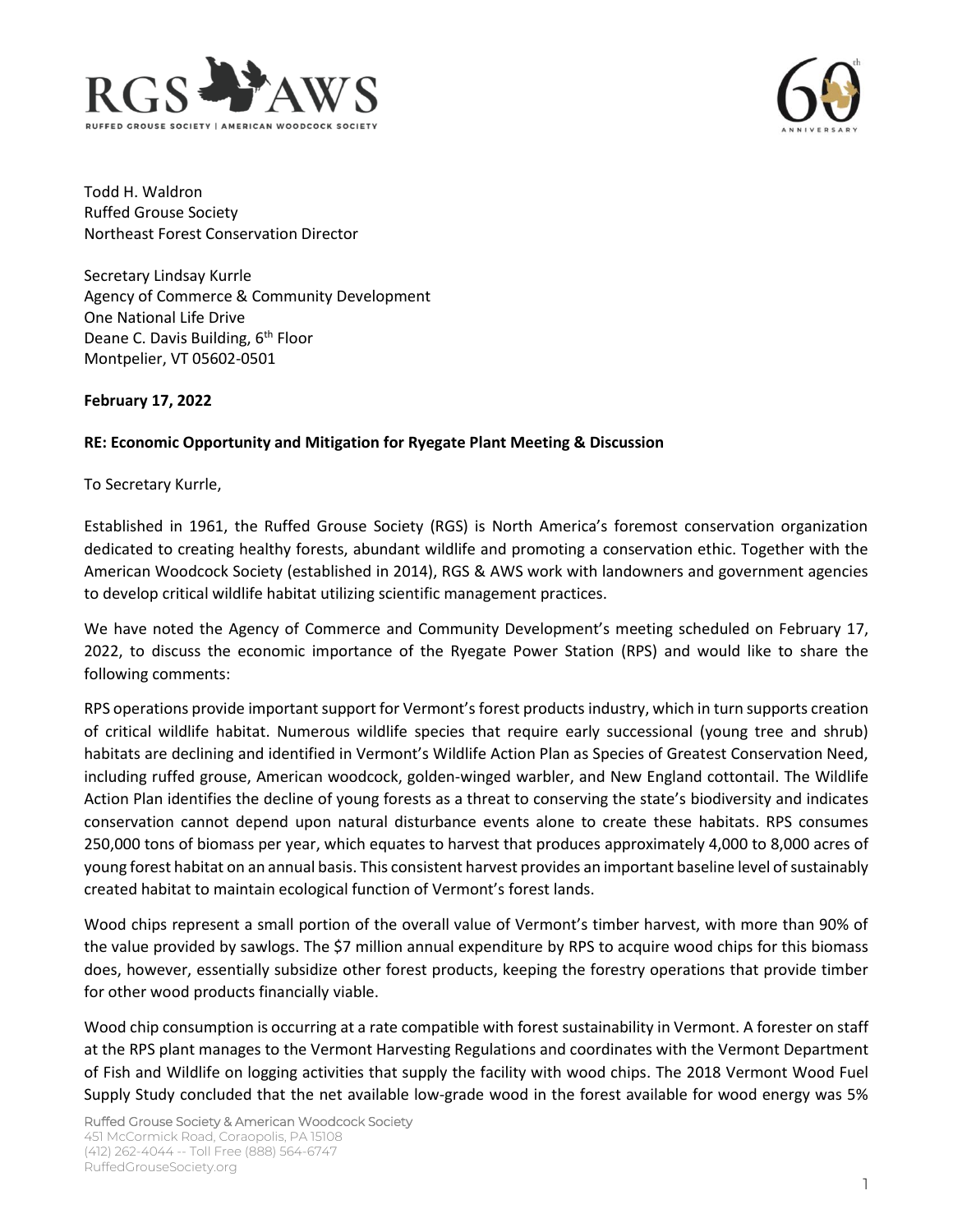



higher than last estimated in 2010. Increased rates of forest management would increase the forest growth rate along with increasing young forest habitat. The Wood Fuel Supply Study found growth declined as Vermont's forests have aged, from a net annual growth rate of 2.10% in 2010 to 1.75% in 2018.

We understand from recent developments that there continue to be concerns regarding the plant's future viability. We strongly encourage you to carefully weigh the important wildlife habitat management and conservation benefits as well as the forest products economy in that region supported by RPS operations.

On behalf of our members and supporters, we thank you for your careful consideration and action to support healthy forests, abundant wildlife and promoting a conservation ethic in Vermont. RGS & AWS would be happy to comment further or address questions on these considerations in your future deliberations.

Respectfully submitted,

Todd H. Waldron

Todd H. Waldron - Northeast Forest Conservation Director Ruffed Grouse Society & American Woodcock Society Email: [toddw@ruffedgrousesociety.org](mailto:toddw@ruffedgrousesociety.org)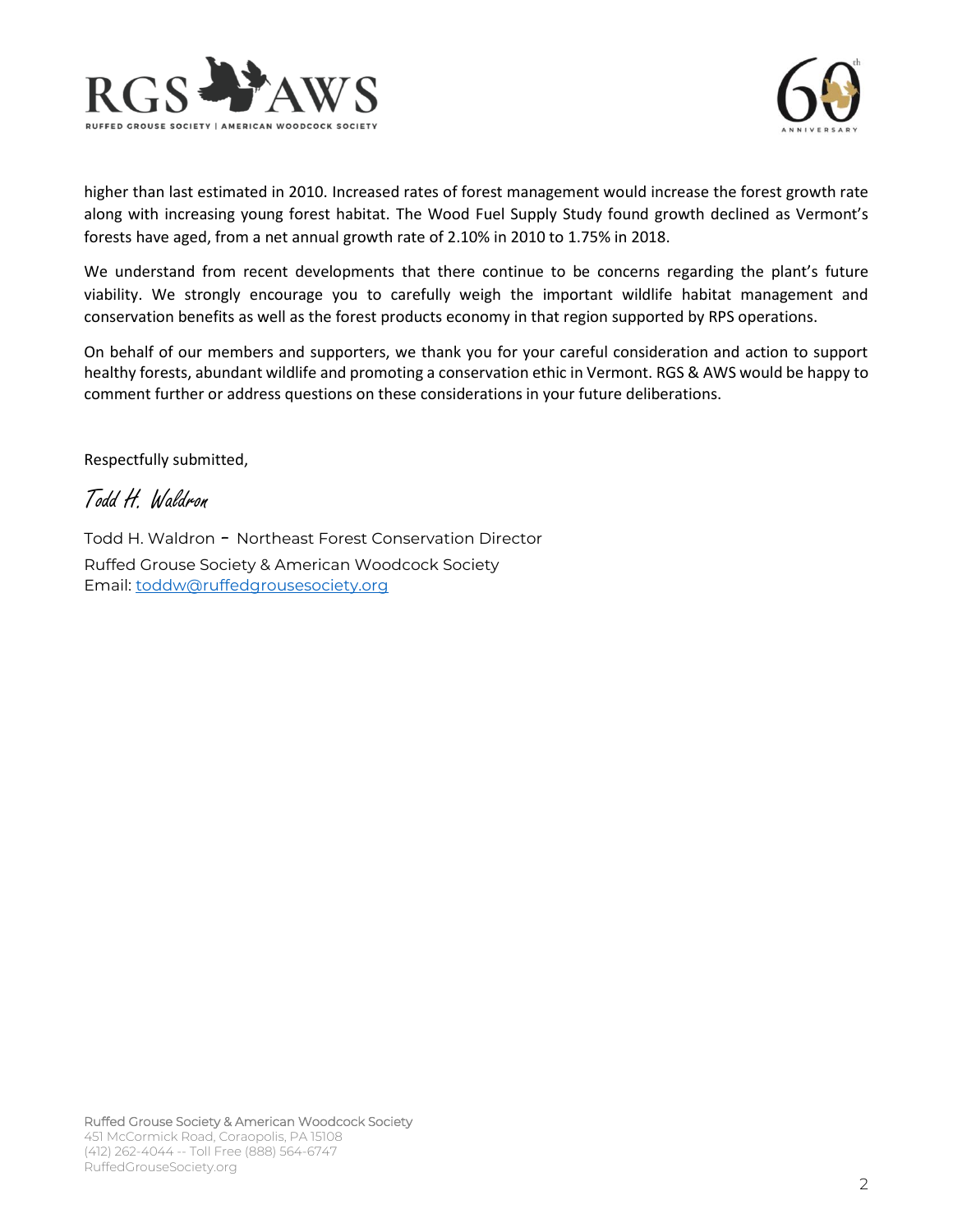## February 17, 2022

Jessica Vintinner Principle Assistant ACCD

RE: Ryegate Power Station Closure Contingency Plan & Remediation Report

## Ms. Vintinner,

By way of introduction, I am a forester from Starksboro, Vermont who has been practicing forestry since 1993. I received my BS in Forest Management from UVM. I am currently licensed to practice forestry in both Vermont and New Hampshire. The first 18 years of my career were spent providing forestry consulting services to clients through out Vermont & New Hampshire, ranging from small family ownerships to large industrial/investment owners. For the last 10 years I have worked for the City of Burlington as a procurement forester overseeing timber harvests sending wood chips to the McNeil Generating Station. The comments outlined below are my own and in no way represent or reflect the opinion of the City of Burlington, the Burlington Electric Department or the joint owners of the McNeil Generating Station. My comments on the current draft are as follows:

### Economic Activity

- The current document only appears to consider direct economic activity and does not include the value of indirect or downstream activity. In my experience, studies evaluating economic impacts traditionally include all the anticipated activity associated with a business, not just the direct impact. Indirect activity is likely to at least double the impact that the plan has on the regional economy. To only consider direct activities greatly diminishes the potential impact the closure of the plant may have. The enabling legislation requesting the report spacifically asks for an evaluation of the economic impacts of the plant closure and not including indirect activity would provide an incomplete assessment.
- Unlike other renewable energy projects, economic activity associated with Ryegate are ongoing on an annual basis, year over year. Other renewable generation may initially generate some economic activity, but once construction is complete this activity is significantly reduced for the life of the project.

#### Jobs

- Like Economic Activity, the report only appears to consider jobs directly related to plant operations and does not make a clear assessment of the number of indirect jobs which the plant creates in the wood fuel supply chain and which will likely be lost if the plant closes. Again, this is standard practice in every other economic study I have seen. Not to include these jobs in the analysis would provide an incomplete report.
- Jobs at Ryegate are permanent while the majority of jobs associated with other renewable generation are temporary, only persisting through the construction process.